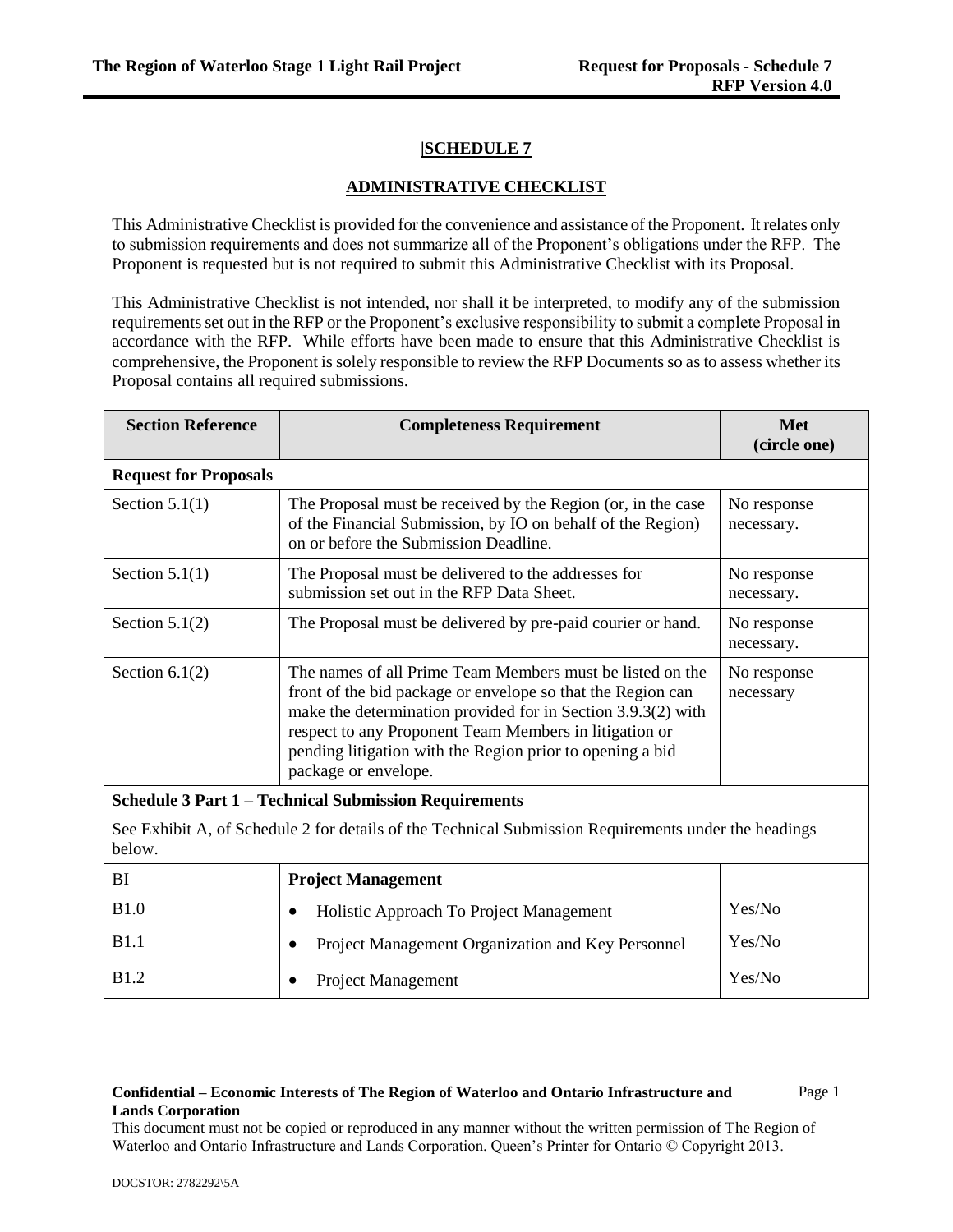| <b>Section Reference</b> | <b>Completeness Requirement</b>                                                                  | Met<br>(circle one) |
|--------------------------|--------------------------------------------------------------------------------------------------|---------------------|
| <b>B1.3</b>              | Verification Testing Acceptance and Commissioning<br>$\bullet$                                   | Yes/No              |
| <b>B1.4</b>              | Safety and Security Program<br>$\bullet$                                                         | Yes/No              |
| <b>B1.5</b>              | <b>Quality Management</b><br>$\bullet$                                                           | Yes/No              |
| <b>B1.6</b>              | <b>Review Procedure</b>                                                                          | Yes/No              |
| B <sub>2</sub>           | <b>Civil Design</b>                                                                              |                     |
| B2.0                     | Holistic Approach to Civil Design<br>$\bullet$                                                   | Yes/No              |
| <b>B2.1</b>              | Civil Design Organization and Key Personnel<br>$\bullet$                                         | Yes/No              |
| <b>B2.2</b>              | Civil Design Approach to Phase 1 and Phase 2<br>$\bullet$                                        | Yes/No              |
| <b>B2.3</b>              | Civil Design<br>٠                                                                                | Yes/No              |
| <b>B2.4</b>              | Utility Infrastructure<br>$\bullet$                                                              | Yes/No              |
| <b>B2.5</b>              | Environmental Design Criteria<br>$\bullet$                                                       | Yes/No              |
| <b>B2.6</b>              | <b>Energy Management Plan</b><br>$\bullet$                                                       | Yes/No              |
| <b>B2.7</b>              | <b>Track Alignment and Wayside Clearances</b><br>$\bullet$                                       | Yes/No              |
| <b>B2.8</b>              | LRT Stops and Stop Equipment<br>$\bullet$                                                        | Yes/No              |
| <b>B2.9</b>              | <b>Structures</b><br>$\bullet$                                                                   | Yes/No              |
| B <sub>2.10</sub>        | <b>OMSF</b><br>$\bullet$                                                                         | Yes/No              |
| B2.11                    | Corrosion Control and Grounding - Basis of Design (Soil<br>$\bullet$<br>and Atmospheric aspects) | Yes/No              |
| B2.12                    | Fire/Life Safety                                                                                 | Yes/No              |
| B3                       | <b>System Design</b>                                                                             |                     |
| <b>B3.0</b>              | Holistic Approach to System Design<br>$\bullet$                                                  | Yes/No              |
| <b>B3.1</b>              | System Design Organization and Key Personnel<br>$\bullet$                                        | Yes/No              |
| <b>B3.2</b>              | System Design Approach to Phase 1 and Phase 2<br>$\bullet$                                       | Yes/No              |
| <b>B</b> 3.3             | Light Rail Vehicle - Basis of Design                                                             | Yes/No              |

Page 2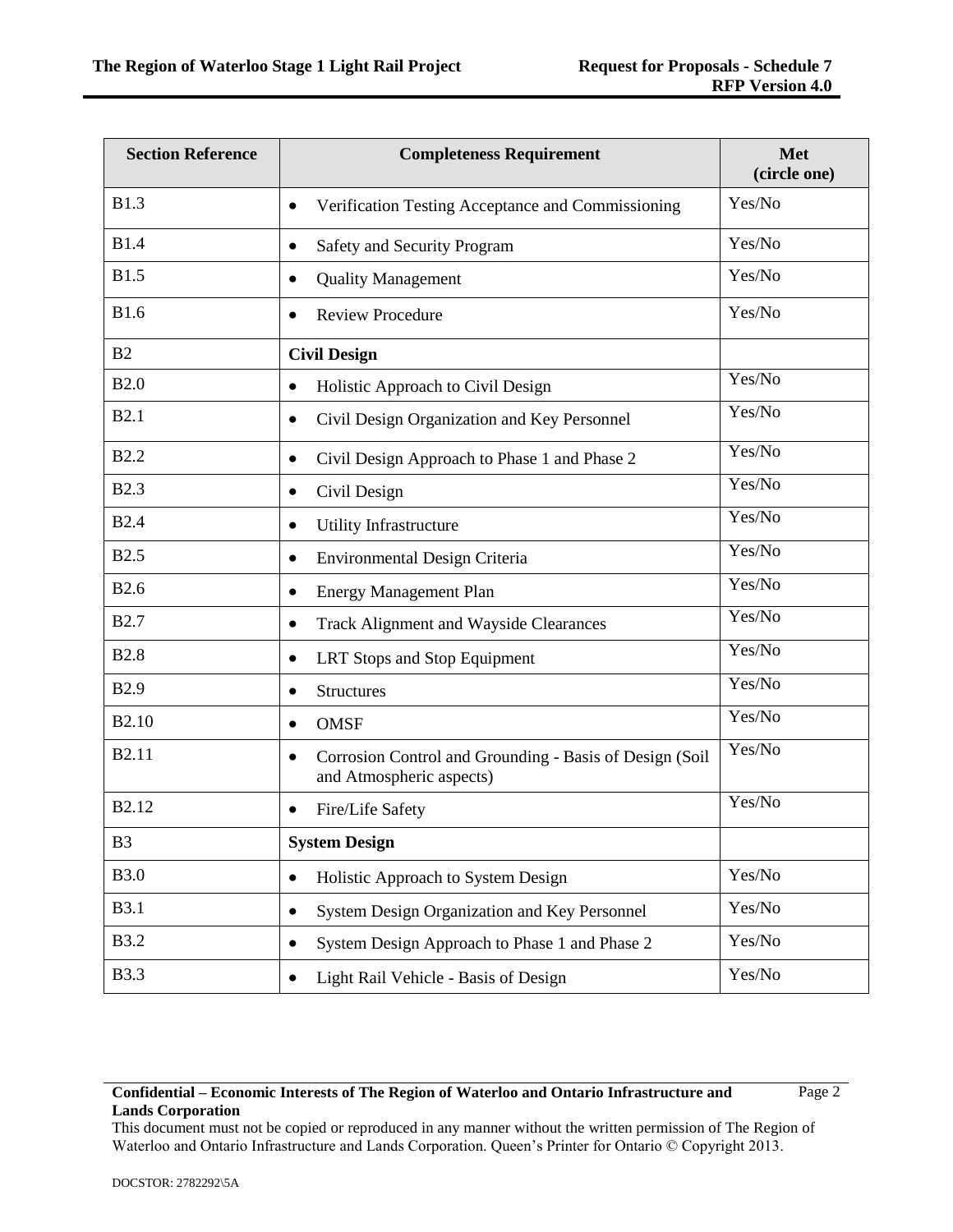| <b>Section Reference</b> | <b>Completeness Requirement</b>                                                           | <b>Met</b><br>(circle one) |
|--------------------------|-------------------------------------------------------------------------------------------|----------------------------|
| <b>B</b> 3.4             | Traction Electrification System - Basis of Design<br>$\bullet$                            | Yes/No                     |
| <b>B3.5</b>              | Train Control Systems - Basis of Design<br>$\bullet$                                      | Yes/No                     |
| <b>B3.6</b>              | <b>Intelligent Transportation Systems - Basis of Design</b><br>$\bullet$                  | Yes/No                     |
| <b>B</b> 3.7             | Communications - Basis of Design<br>$\bullet$                                             | Yes/No                     |
| <b>B3.8</b>              | Trackwork - Basis of Design<br>$\bullet$                                                  | Yes/No                     |
| <b>B</b> 3.9             | Corrosion Control and Grounding - Basis of Design<br>$\bullet$<br>(stray current aspects) | Yes/No                     |
| <b>B4</b>                | <b>Construction</b>                                                                       |                            |
| <b>B4.0</b>              | Holistic Approach To Construction and Project Schedule<br>$\bullet$                       | Yes/No                     |
| <b>B4.1</b>              | <b>Construction Organization and Key Personnel</b><br>$\bullet$                           | Yes/No                     |
| <b>B4.2</b>              | <b>Construction Criteria</b><br>$\bullet$                                                 | Yes/No                     |
| <b>B4.3</b>              | Project Schedule<br>$\bullet$                                                             | Yes/No                     |
| <b>B4.4</b>              | <b>Construction Safety</b><br>٠                                                           | Yes/No                     |
| <b>B4.5</b>              | <b>Construction Quality and Workmanship</b><br>$\bullet$                                  | Yes/No                     |
| B <sub>5</sub>           | <b>Maintenance and Rehabilitation</b>                                                     |                            |
| <b>B5.0</b>              | Holistic Approach To Maintenance & Rehabilitation<br>٠                                    | Yes/No                     |
| B5.1                     | Maintenance & Rehabilitation Organization and Key<br>$\bullet$<br>Personnel               | Yes/No                     |
| <b>B5.2</b>              | Maintenance & Rehabilitation<br>$\bullet$                                                 | Yes/No                     |
| <b>B5.3</b>              | <b>System Service Availability Requirements</b><br>$\bullet$                              | Yes/No                     |
| <b>B6</b>                | <b>Operations</b>                                                                         |                            |
| <b>B6.0</b>              | <b>Holistic Approach To Operations</b><br>$\bullet$                                       | Yes/No                     |
| <b>B6.1</b>              | Operations Organization and Key Personnel<br>$\bullet$                                    | Yes/No                     |
| <b>B6.2</b>              | <b>Operations Requirements</b>                                                            | Yes/No                     |
| <b>B6.3</b>              | <b>System Service Availability Requirements</b>                                           | Yes/No                     |

Page 3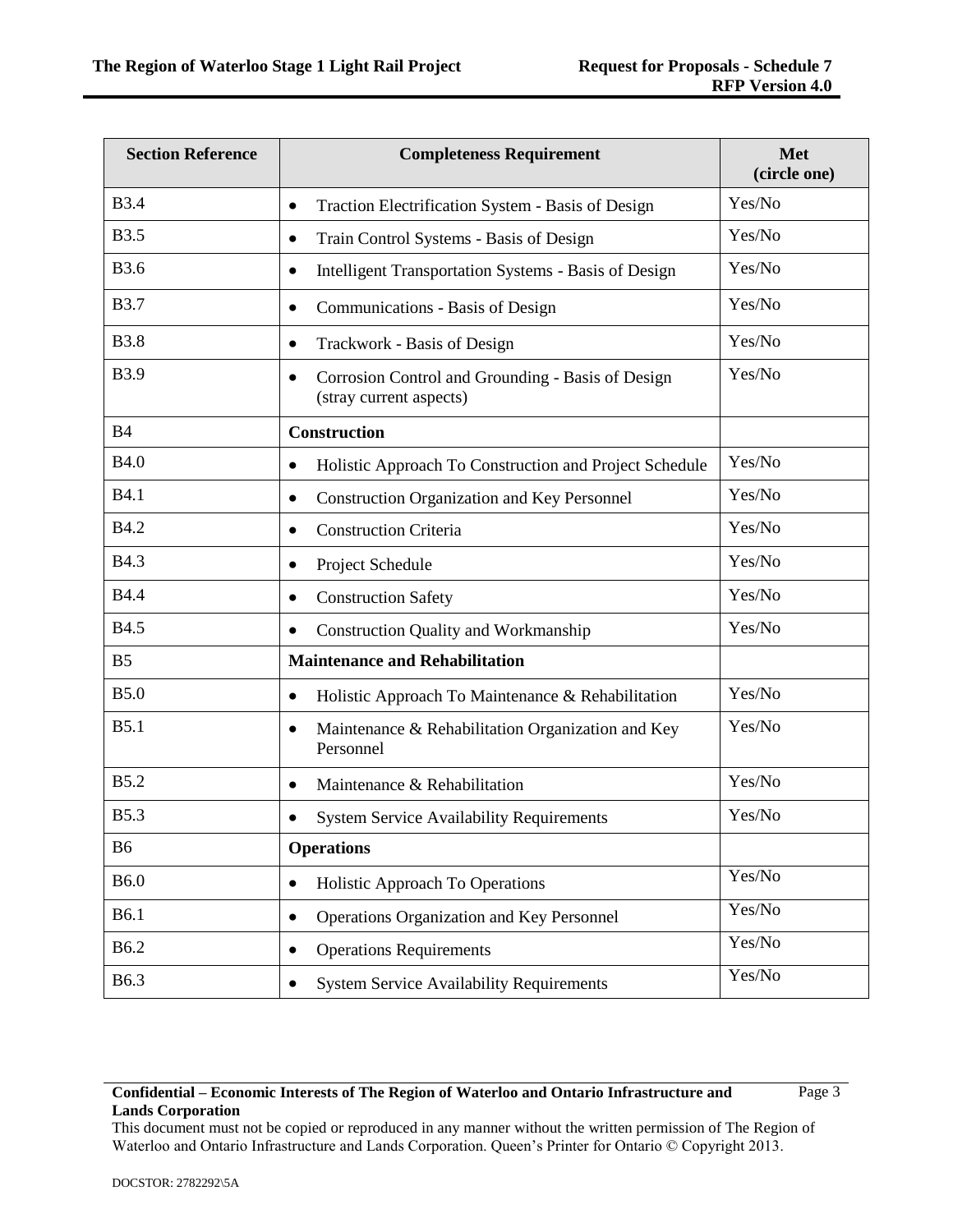| <b>Section Reference</b> | <b>Completeness Requirement</b>                                                                                                                                                                                                                  | <b>Met</b><br>(circle one) |
|--------------------------|--------------------------------------------------------------------------------------------------------------------------------------------------------------------------------------------------------------------------------------------------|----------------------------|
|                          | <b>Schedule 3 Part 2 – Financial Submission Requirements</b>                                                                                                                                                                                     |                            |
| Part E, Section 1.0      | Financing Plan, including:                                                                                                                                                                                                                       | Yes/No                     |
|                          | Letter of Support for Construction<br>$\bullet$                                                                                                                                                                                                  | Yes/No                     |
|                          | Letter of Support from Equity Provider(s)<br>٠                                                                                                                                                                                                   | Yes/No                     |
|                          | Letter of Support from Lender(s) or Financial<br>$\bullet$<br>Institution(s)                                                                                                                                                                     | Yes/No                     |
|                          | Letters of Support from Subcontractors<br>$\bullet$                                                                                                                                                                                              | Yes/No                     |
|                          | Proposal Summary<br>$\bullet$                                                                                                                                                                                                                    | Yes/No                     |
| Part E, Section 2.0      | <b>Basis for Financial Submission</b>                                                                                                                                                                                                            | Yes/No                     |
| Part E, Section 3.0      | Financial Model, including:                                                                                                                                                                                                                      | Yes/No                     |
|                          | <b>Audit Letter</b><br>$\bullet$                                                                                                                                                                                                                 | Yes/No                     |
|                          | <b>Financial Model Specification Booklet</b><br>$\bullet$                                                                                                                                                                                        | Yes/No                     |
|                          | <b>Inputs Booklet</b><br>$\bullet$                                                                                                                                                                                                               | Yes/No                     |
| Part E, Section 4.0      | Net Present Value                                                                                                                                                                                                                                | Yes/No                     |
|                          | <b>Schedule 3 Part 3 - Innovation Submission Requirements</b>                                                                                                                                                                                    |                            |
| Part B, Section 1.0      | <b>Technical Requirements</b>                                                                                                                                                                                                                    | Yes/No                     |
| Part B, Section 2.0      | <b>Financial Requirements</b>                                                                                                                                                                                                                    | Yes/No                     |
| Part C, Section 2.0      | Separate Price Proposal 1                                                                                                                                                                                                                        | Yes/No                     |
| Part C, Section 3.0      | Separate Price Proposal 2                                                                                                                                                                                                                        | Yes/No                     |
| Part C, Section 4.0      | Separate Price Proposal 3                                                                                                                                                                                                                        | Yes/No                     |
| Part C, Section 5.0      | Separate Price Proposal 4                                                                                                                                                                                                                        | Yes/No                     |
| Part C, Section 6.0      | Separate Price Proposal 5                                                                                                                                                                                                                        | Yes/No                     |
|                          | Schedule 3 Part 4 – Proposal Format and Evaluation                                                                                                                                                                                               |                            |
| Part A, Section 3.0      | Package A:                                                                                                                                                                                                                                       | Yes/No                     |
|                          | One (1) signed original marked "Original Copy" and four<br>$\bullet$<br>$(4)$ copies of Package A – Proposal Submission Form<br>(Schedule 4 of the RFP) and a Proponent Team Member<br>Declaration and Certificate of Officer for each Proponent |                            |

Page 4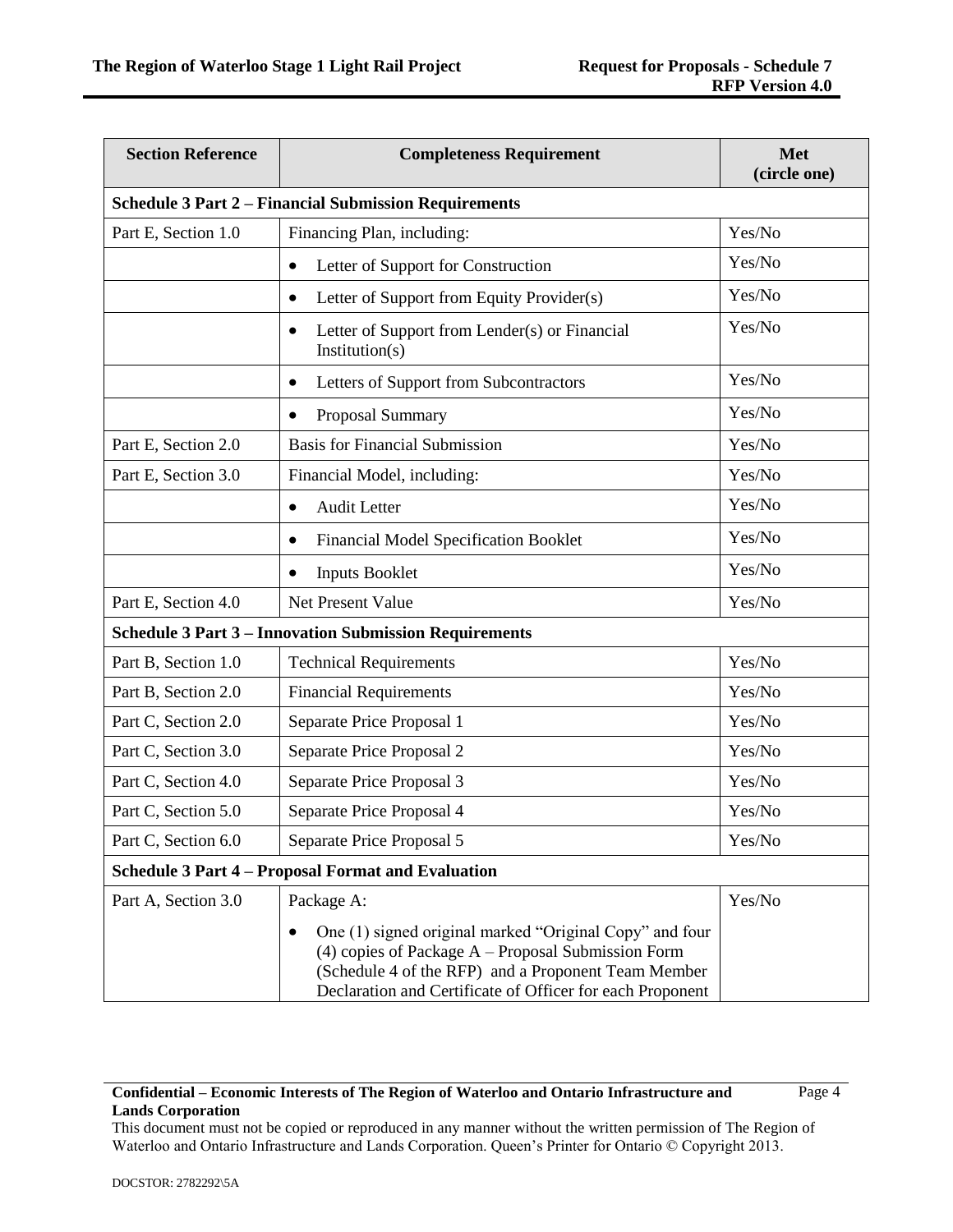| <b>Section Reference</b> | <b>Completeness Requirement</b>                                                                                                                                                                           | <b>Met</b><br>(circle one) |
|--------------------------|-----------------------------------------------------------------------------------------------------------------------------------------------------------------------------------------------------------|----------------------------|
|                          | Team Member (Schedules 5 and 5A to the RFP)                                                                                                                                                               |                            |
| Part A, Section 3.0      | Package B:<br>Twenty-four (24) copies of the following: Technical<br>Submission with the Technical Submission Information,<br>and any Innovation Submissions (Technical) in separate<br>packages          | Yes/No                     |
|                          | Project Management, Civil Design, Systems<br>$\circ$<br>Design, Construction, Maintenance and<br><b>Rehabilitation and Operations</b>                                                                     | Yes/No                     |
|                          | Drawing Submission Requirements (RFP Schedule 3,<br>Part 1) for Civil Design and System Design                                                                                                            | Yes/No                     |
|                          | Twelve (12) copies to be provided in standard 3-<br>$\circ$<br>ring loose-leaf binders together with the Design<br>Drawing Submissions (as defined below) which<br>are not mounted on presentation boards | Yes/No                     |
|                          | Twelve $(12)$ copies of all drawings – sets of<br>$\circ$<br>reduced size drawings printed on 11" x 17"<br>paper                                                                                          | Yes/No                     |
|                          | One $(1)$ copy of all Civil Works Drawings – full-<br>$\circ$<br>size 1:2000 scale                                                                                                                        | Yes/No                     |
|                          | Twenty-four (24) copies of each Innovation Submission<br>(Technical) in separate packages for each Innovation<br>Submission                                                                               | Yes/No                     |

Page 5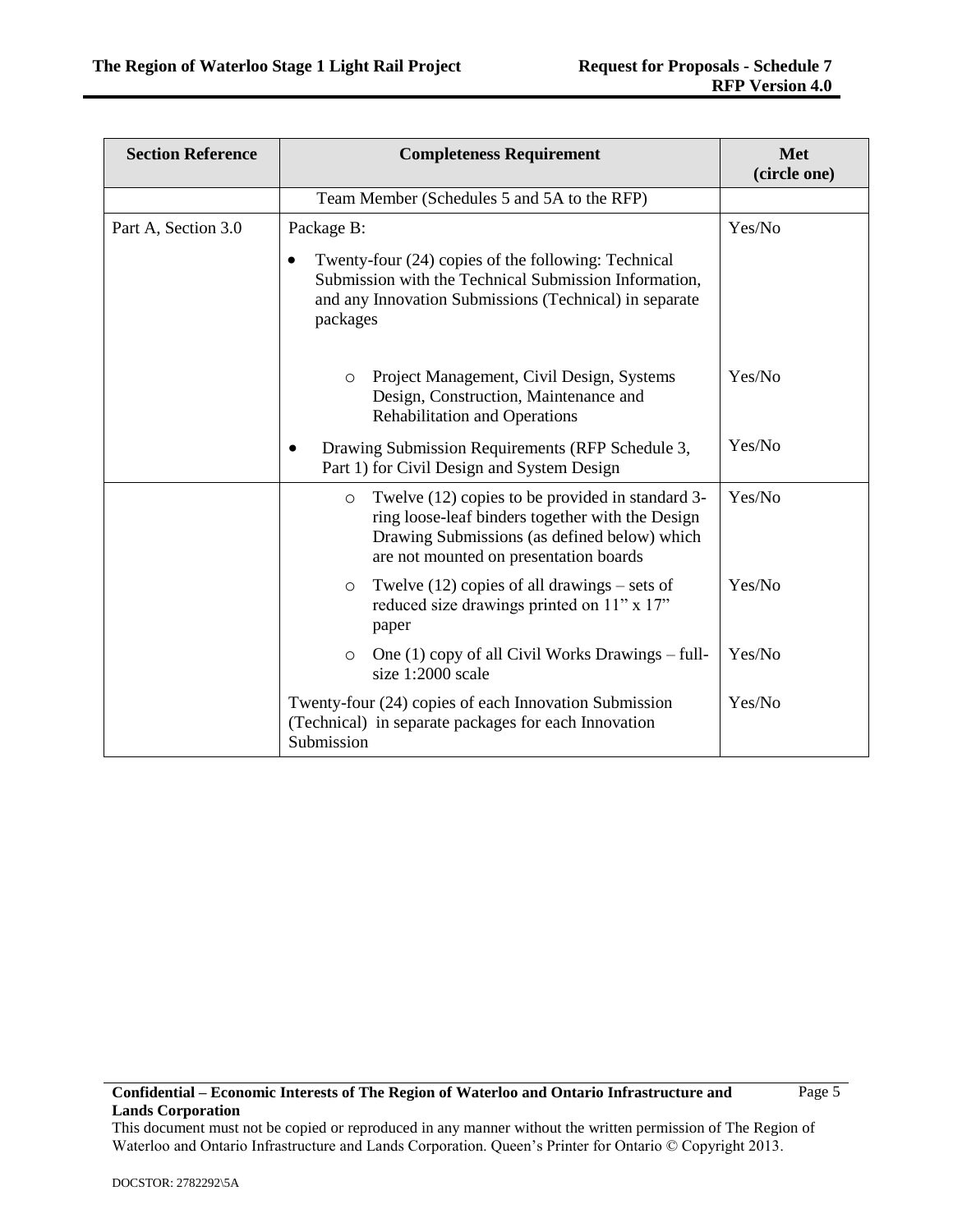| <b>Section Reference</b>                              | <b>Completeness Requirement</b>                                                                                                                                                                                                                                                                                                                                                                                                                                               | <b>Met</b><br>(circle one) |
|-------------------------------------------------------|-------------------------------------------------------------------------------------------------------------------------------------------------------------------------------------------------------------------------------------------------------------------------------------------------------------------------------------------------------------------------------------------------------------------------------------------------------------------------------|----------------------------|
| Part A, Section 3.0                                   | Package C:                                                                                                                                                                                                                                                                                                                                                                                                                                                                    | Yes/No                     |
|                                                       | One (1) original and Eight (8) copies of Package $C -$<br>$\bullet$<br>Financial Submissions, each containing the 14 Vehicle<br>Financial Submission and, if applicable, the 16 Vehicle<br>Financial Submission (each in turn containing the<br>applicable the Price Submission Forms (Schedule 6A or<br>6B), Financial Submission Information, Separate Price<br>Proposals and any Innovation Submissions (Financial) in<br>separate packages for each innovation submission |                            |
|                                                       | One (1) hard copy of the Financial Model relating to the<br>14 Vehicle initial fleet is to be submitted in the original<br>14 Vehicle Financial Submission sub-package. The<br>Financial Model must include the spreadsheets provided<br>in Schedule 6A of the RFP.                                                                                                                                                                                                           |                            |
|                                                       | If applicable, one (1) hard copy of the Financial Model<br>relating to the 16 Vehicle initial fleet is to be submitted in<br>the original 16 Vehicle Financial Submission sub-<br>package. The Financial Model must include the<br>spreadsheets provided in Schedule 6B of the RFP.                                                                                                                                                                                           |                            |
| Part A, Section 3.0                                   | Three (3) complete CDs or set of CDs (if applicable) or USB<br>format "memory" sticks containing Packages A and B in<br>PDF format                                                                                                                                                                                                                                                                                                                                            | Yes/No                     |
| Part A, Section 3.0                                   | Three (3) complete CDs or set of CDs (if applicable) or USB<br>format "memory" sticks containing Package C in PDF format                                                                                                                                                                                                                                                                                                                                                      | Yes/No                     |
| Part A, Section 3.0                                   | Three (3) complete CDs or set of CDs (if applicable) or USB<br>format "memory" sticks containing Package B in a file<br>format that can be edited                                                                                                                                                                                                                                                                                                                             | Yes/No                     |
| Part A, Section 3.0                                   | Three (3) complete CDs or set of CDs (if applicable) or USB<br>format "memory" sticks containing Package C in a file<br>format that can be edited                                                                                                                                                                                                                                                                                                                             | Yes/No                     |
| <b>Schedule 4 - Proposal Submission Form</b>          |                                                                                                                                                                                                                                                                                                                                                                                                                                                                               |                            |
| Schedule 4                                            | Proposal Submission Form                                                                                                                                                                                                                                                                                                                                                                                                                                                      | Yes/No                     |
| <b>Schedule 5 - Proponent Team Member Declaration</b> |                                                                                                                                                                                                                                                                                                                                                                                                                                                                               |                            |
| Schedule 5                                            | Proponent Team Member Declaration for each Proponent<br><b>Team Member</b>                                                                                                                                                                                                                                                                                                                                                                                                    | Yes/No                     |

Page 6

This document must not be copied or reproduced in any manner without the written permission of The Region of Waterloo and Ontario Infrastructure and Lands Corporation. Queen's Printer for Ontario © Copyright 2013.